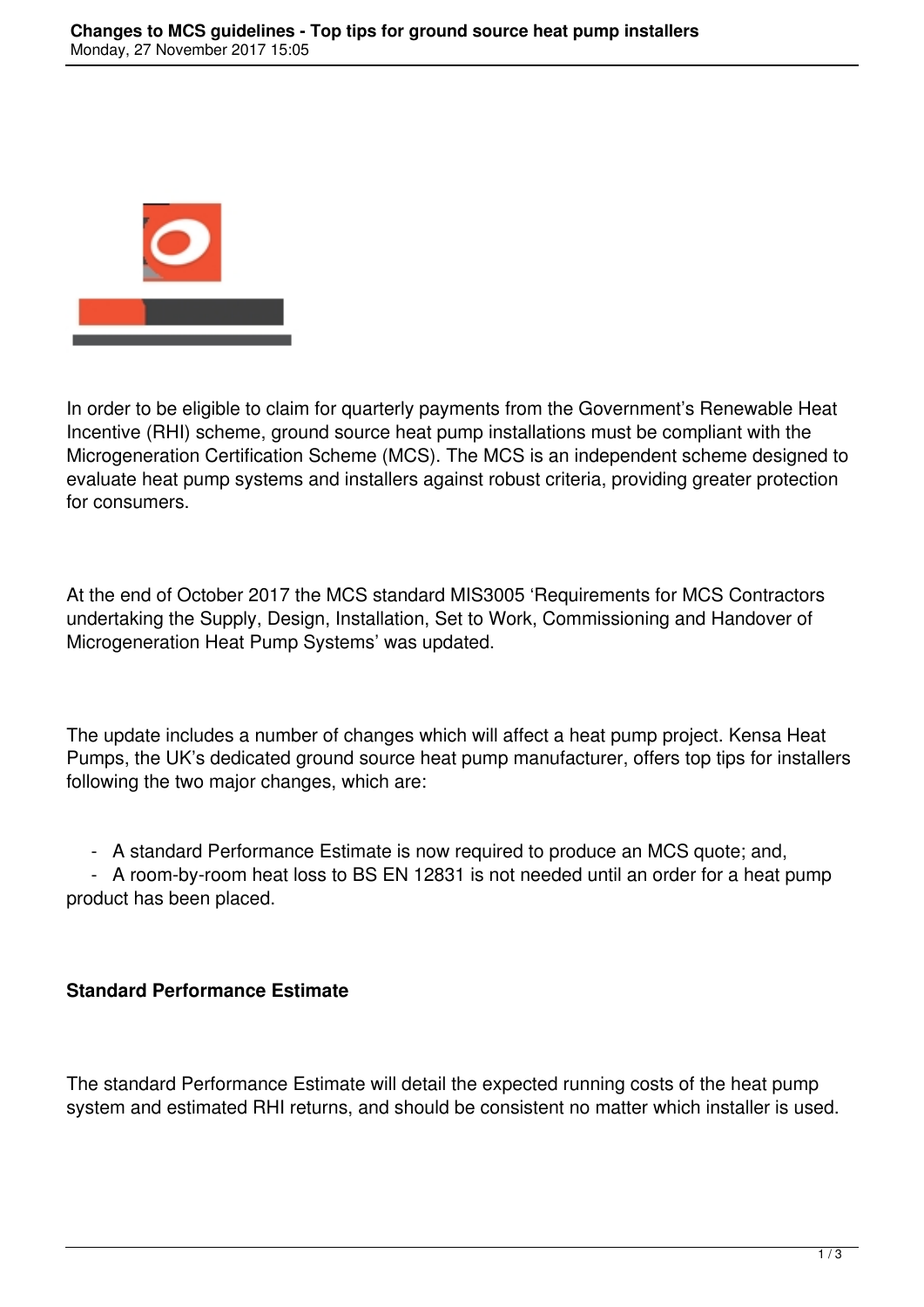To obtain this information and in order to produce an MCS compliant quote, the installer should obtain a copy of the property's Energy Performance Certificate (EPC) (or SAP in the case of new builds). Ideally the EPC should be provided by the house holder, or if the current lodged EPC is valid, downloaded from the EPC register.

Only one EPC should be used by any and all MCS contractors quoting for the project. It is preferred that the certificate is provided by an independent surveyor, but if it is provided by one of the prospective MCS contractors quoting, it must be made available without charge to all other contractors involved.

Ideally, fuel prices used in the Performance Estimate should be taken from recent actual bills for the property (if existing). Electricity tariffs should not include the standing charge element, unless it is intended that the ground source heat pump is going to be the only electricity consuming device in the building.

## **Energy Performance Certificate (EPC)**

The important figures from the EPC are the space heating and hot water requirements. If the building is being altered (e.g. extended, additional insulation measures etc.), the figures may be taken from a draft EPC, which may not be formally submitted until the works are complete. If the requirements of the completed building differ from figures quoted on the draft EPC, then a new, up-to-date Performance Estimate should be provided as soon as these variations are apparent.

The energy loads quoted in the Performance Estimate should only be used to calculate running costs and estimated RHI payments – they should not be used to size the heat pump. An appropriate whole house sizing method should be used, followed up with a room by room heat loss to BS EN 12831.

This is the methodology used by Kensa Heat Pumps who, if necessary, can oversee and certify an installation to be compliant using their MCS Umbrella scheme. Under the scheme Kensa takes responsibility for the sizing, specification, appropriate quotation, commissioning and MCS registration of the ground source heat pump system.